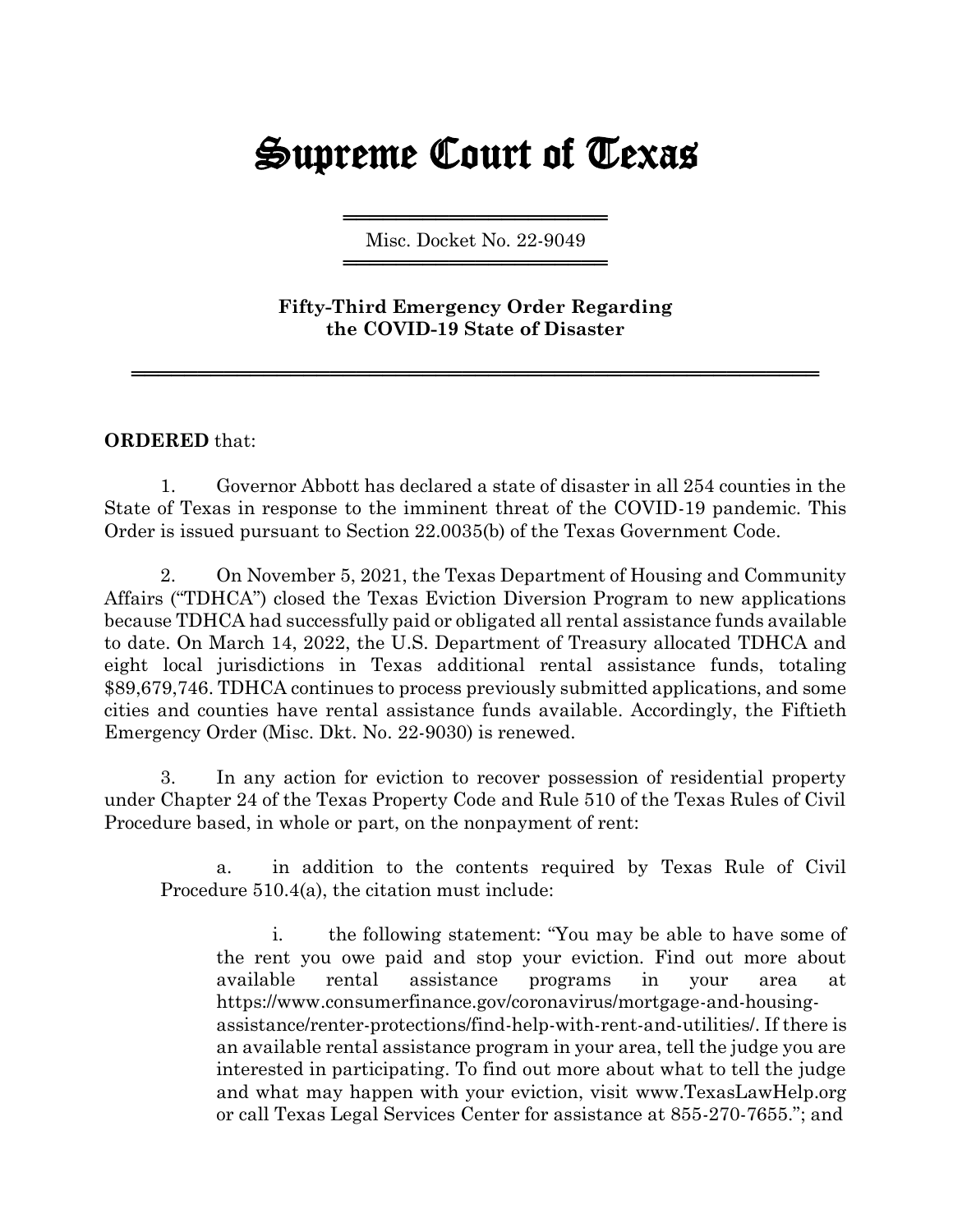ii. the following Spanish translation of the statement in (i): "Usted podrá ser elegible para recibir asistencia en algunos pagos vencidos de su alquiler y detener su desalojo. Visite el siguiente enlace para mayor información sobre los programas de asistencia para pagos de alquiler disponibles en su localidad https://www.consumerfinance.gov/coronavirus/mortgage-and-housingassistance/renter-protections/find-help-with-rent-and-utilities/. Si hay programas disponibles en su localidad, informe usted al juez que desea participar en alguno de ellos. Puede visitar el siguiente enlace www.TexasLawHelp.org para mayor información sobre qué decir ante el juez y qué puede ocurrir en un proceso de desalojo, o puede llamar al Centro de Servicios Legales de Texas (en inglés, Texas Legal Services Center) al teléfono 855-270-7655."; and

b. at the trial required by Texas Rules of Civil Procedure 510.6 and 510.7 or 510.10(c), the judge:

i. must allow, if available, representatives from legal aid organizations or volunteer legal services to be present—in person or remotely—to provide information, advice, intake, referral, or other assistance for eligible litigants;

ii. must confirm whether or not the plaintiff-landlord has any pending applications for rental assistance, including applications for rental assistance through the Texas Eviction Diversion Program, or has provided any information or documentation directly to a rental assistance provider for the purpose of receiving rental assistance;

iii. should, if rental assistance is available:

(A) discuss the available rental assistance programs and the procedures in this Order with the plaintiff-landlord and defendant-tenant;

(B) ask each plaintiff-landlord and defendant-tenant individually whether they are interested in participating in an available rental assistance program; and

iv. must, if the plaintiff-landlord has a pending application for rental assistance or the plaintiff-landlord and defendant-tenant both express an interest in participating in an available rental assistance program: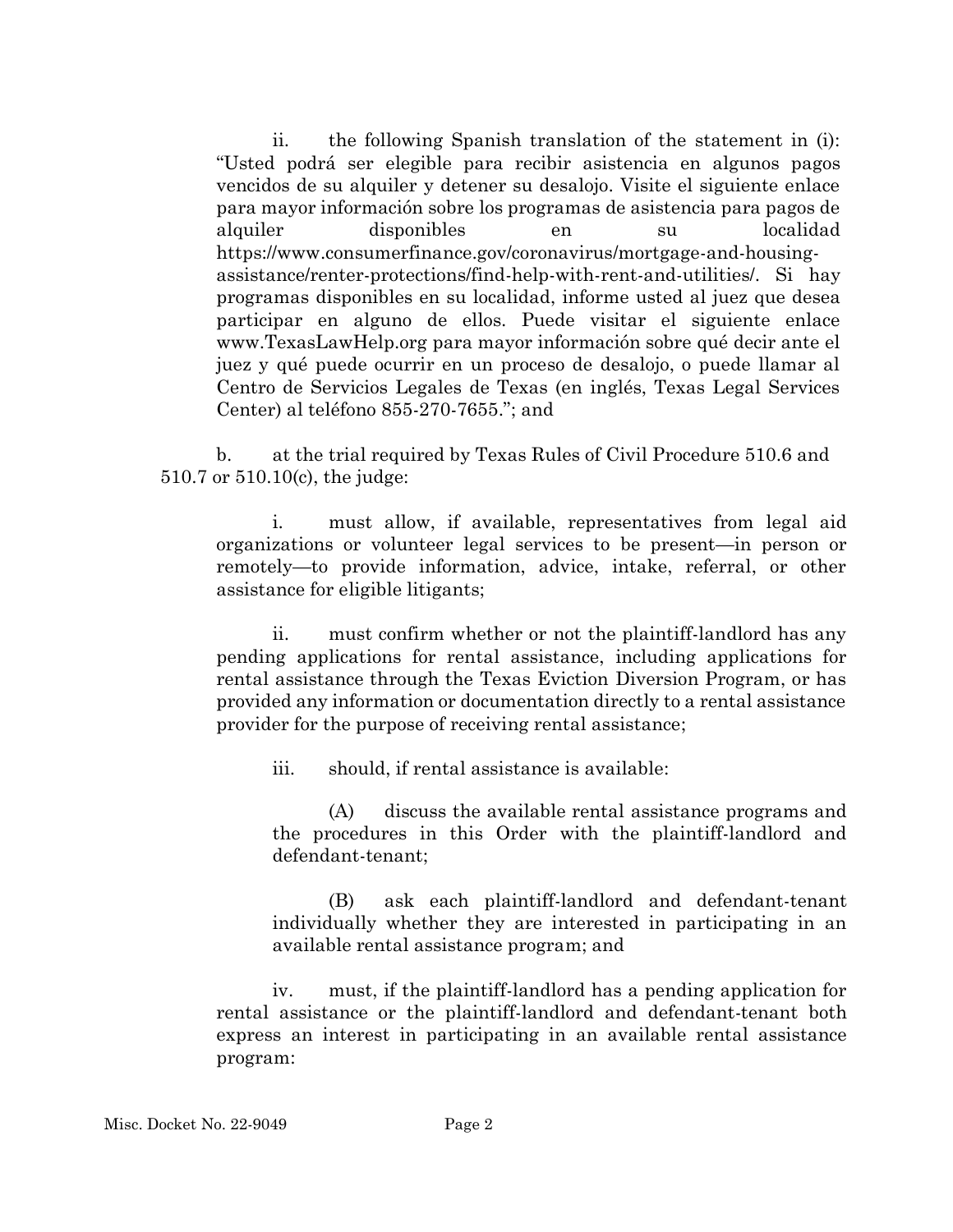(A) immediately abate the eviction action for 60 days;

(B) immediately make all court records, files, and information—including information stored by electronic means relating to the eviction action confidential to prohibit disclosure to the public; and

(C) inform the parties of the extension, reinstatement, and dismissal procedures outlined in Paragraphs 4, 5, and 6 of this Order; and

c. at the trial required by Texas Rule of Civil Procedure 510.10(c), if the plaintiff-landlord has a pending application for rental assistance, the plaintiff-landlord has provided any information or documentation directly to a rental assistance provider for the purpose of receiving rental assistance, or the plaintiff-landlord and defendant-tenant both express an interest in participating in an available rental assistance program, the judge must also immediately instruct the justice court to make all court records, files, and information including information stored by electronic means—relating to the eviction action confidential to prohibit disclosure to the public.

4. The judge may extend the 60-day abatement period under Paragraph 3(b)(iv) upon the plaintiff-landlord's request. Each extension must not exceed 60 days.

5. To reinstate an eviction action abated under Paragraph 3(b)(iv), the plaintiff-landlord must file a motion to reinstate with the court within the abatement period and serve a copy of the motion on the defendant-tenant. The motion must show that the application for rental assistance, including an application to participate in the Texas Eviction Diversion Program, has been denied, canceled, or withdrawn. Upon the filing and service of the motion, the judge must sign and serve—in a method provided by Texas Rule of Civil Procedure 510.4—a written order that:

a. reinstates the eviction action;

b. sets the eviction action for trial as soon as practicable, but no later than 21 days after the date the order is signed;

c. states the procedures for the action to proceed; and

d. makes all court records, files, and information—including information stored by electronic means—relating to the eviction action nonconfidential to allow disclosure to the public.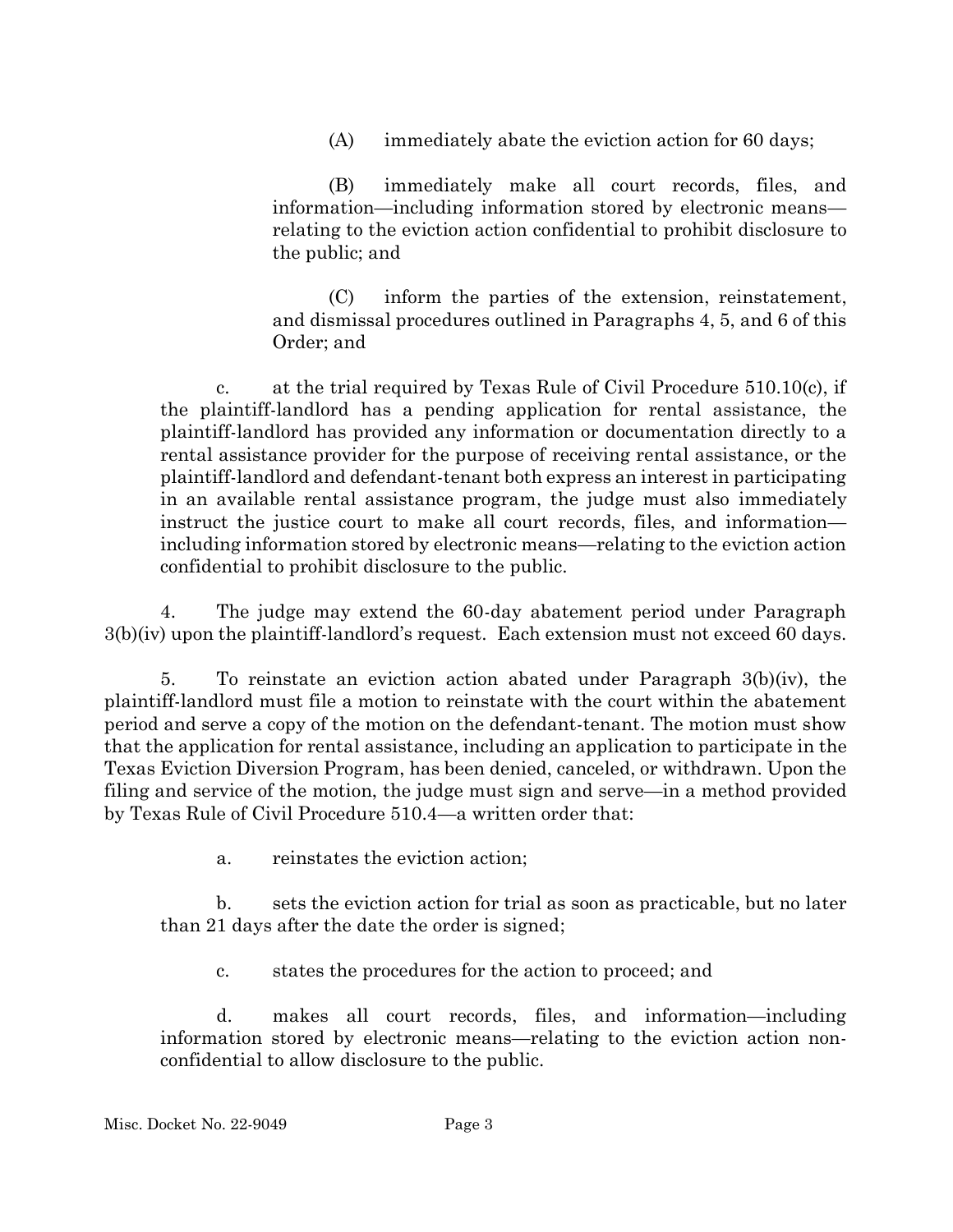6. If the plaintiff-landlord does not file and serve a motion to reinstate an action abated under Paragraph 3(b)(iv) within the abatement period, the judge must dismiss the action, including any claims that do not involve the nonpayment of rent, with prejudice. The judge must dismiss the action the day after the abatement period expires, without requiring either party to file a motion or make a request. All court records, files, and information—including information stored by electronic means relating to the dismissed eviction action must remain confidential.

7. Paragraph 6 does not prohibit the plaintiff-landlord from filing an action for eviction based on future events or acts that are an independent basis for eviction.

8. Even if the plaintiff-landlord and defendant-tenant do not express an interest in participating in an available rental assistance program at trial under Paragraph 3(b), they may later inform the judge of their interest in participating in an available rental assistance program or their actual participation in a rental assistance program, including the Texas Eviction Diversion Program, and, so long as a writ of possession has not issued, the judge must:

a. set aside any judgment;

b. immediately make all court records, files, and information including information stored by electronic means—relating to the eviction action confidential to prohibit disclosure to the public; and

c. sign a written order stating the procedures that apply for reinstating the judgment or dismissing the eviction action.

9. The procedures for reinstating the judgment under Paragraph 8(c) must include making all court records, files, and information—including information stored by electronic means—relating to the eviction action non-confidential to allow disclosure to the public.

10. This Order is effective immediately and expires September 1, 2022, unless extended by the Chief Justice of the Supreme Court.

11. The Clerk of the Supreme Court is directed to:

- a. post a copy of this Order on www.txcourts.gov;
- b. file a copy of this Order with the Secretary of State; and

c. send a copy of this Order to the Governor, the Attorney General, and each member of the Legislature.